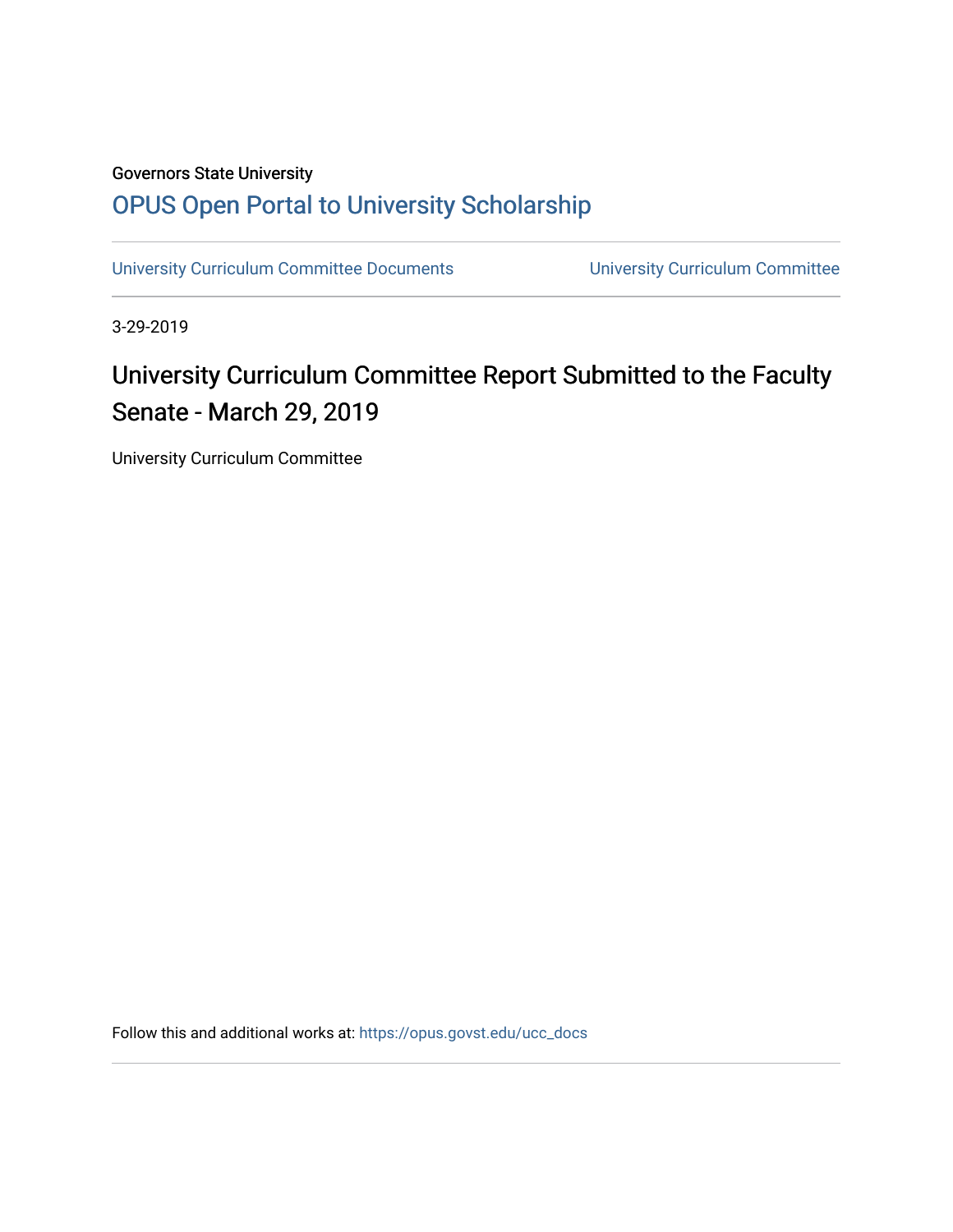To: Senate Executive Committee

From: Catherine Tymkow, Chair

Date: 3-29-2019

RE: Curriculum Committee Report

During the March 25, 2019 UCC meeting 14 syllabi were reviewed, three (3) new courses were approved, one (1) deletion was approved, four (4) new courses were put on hold because the required syllabi were not submitted for each modality requested and one (1) course was sent back for revisions. Five (5) deletions were not approved because the course was a pre or corequisite for several other courses.

Members were asked to review Policy 2-Curriculum Change Policy and Policy 3-Curriculum Life Span Policy. Policies were emailed to members requesting review and comment prior to sending recommendations to the Institutional Policy Committee (IPC).

Strategic Master Plan- M. McCaffrey reported that they are in the process of drafting the charge that establishes the purpose of committee and who will be represented on the committee. It was a mostly planning and setting up the committee meeting. There will be one more meeting April  $10^{\text{th}}$ .

Gen Ed- C. Romanowski reported that they will be reviewing the ART 1000 level courses as well as the 3000-level course and RELS 3131 syllabi so UCC should be receiving those if passed. Cynthia will speak to Gen Ed. Co-chair regarding COMM 4900 and the need for that course to go through Gen. Ed. Council prior to UCC.

There was a brief discussion and Status regarding the Curricula Form descriptions. The recommendation was that when complete they be included in Curriculog.

Status update-Adhoc group re: syllabi template for online/hybrid language: The group met and are in the process of reviewing the template and making some changes that they will bring to the larger committee [and Senate]. There is a need for clarification from Provost's office regarding what qualifications are needed by NC-SARA: What are the requirements to meet this standard? What is the university obligated to do for them?

Fall 2019 meeting day: There was a brief discussion about future meeting dates for the Fall 2019 semester. It was proposed that the meeting be moved to the  $2^{nd}$  and  $4^{th}$  Thursdays of the month. A few members felt the Tuesday/Thursday teaching schedule fit better with their teaching schedule. However, coverage would be short in the Library, and labs for some will be scheduled on Thursday starting in the Fall semester. Monday was, overall, a better day for most. A vote was taken with 9 in favor of keeping the meeting on Mondays and 1 against.

Members signed up for review of courses/proposals to review for next Curriculum Committee sessions to be held on April 1 and April 8, April 22, and a full day session on May 13, 2019.